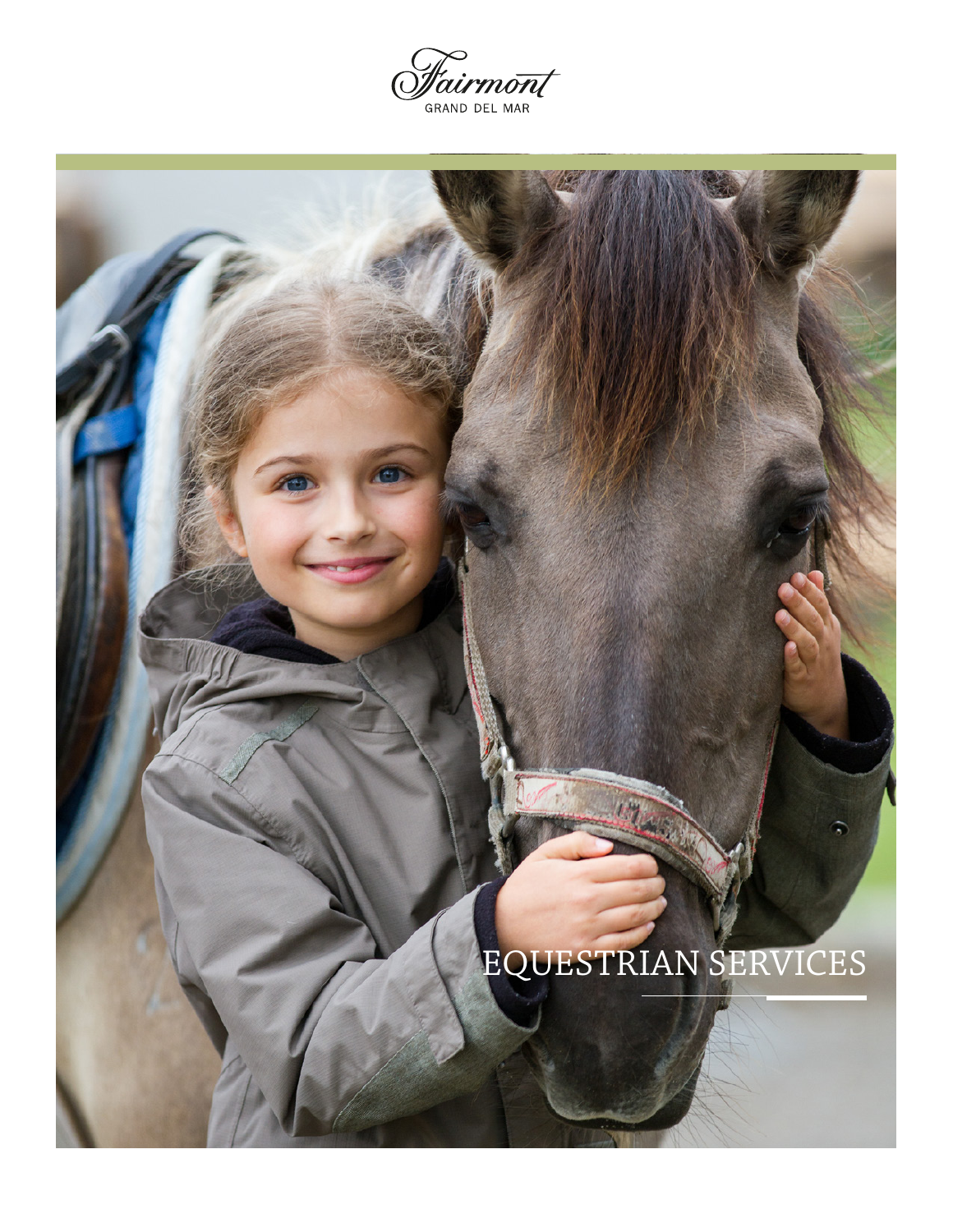# EQUESTRIAN CENTER

At Fairmont Grand Del Mar, you will get swept away by nature's majestic beauty, with no better vantage point than on the back of a horse. Come meet our beautiful equine companions, and awaken your inner explorer on a scenic trail ride or enjoy a private horseback riding lesson in our state-of-the-art arena. The Equestrian Center offers riding and non-riding experiences for all ages and levels of experience.

# **RIDING ACTIVITIES**

# TRAIL RIDING

Commune with nature on the back of one of our special creatures. Embark on an excursion along sagebrush-lined trails past a grove of giant oaks. Safe and reliable trail horses will be provided to accommodate all levels of riders. Horses will be groomed and tacked up prior to the guest's arrival in order to maximize riding time.

*Minimum age requirement – 7 years old and at least 50" tall*

# HORSEBACK RIDING LESSONS

At The Equestrian Center we offer customized private riding lessons based entirely on your comfort level and experience, whether you are looking for a gentle introduction to horsemanship or want to build upon your existing skills Riding Lessons are an hour in length, and include grooming/tacking up the horse, and private riding lesson.

*Minimum age requirement – 7 years old and at least 50" tall*

# PONY RIDES

At Grand Del Mar, we ensure that the first equine experience is full of magic. Our youngest guests, ages 2-6, will be offered lead line rides with our gentlest ponies.

# **NON-RIDING ACTIVITIES**

# FEED THE HORSES

Meet our equine family and discover the characteristics that make each member unique. Visit the equestrian center during designated feeding hour to offer the horses a healthy snack.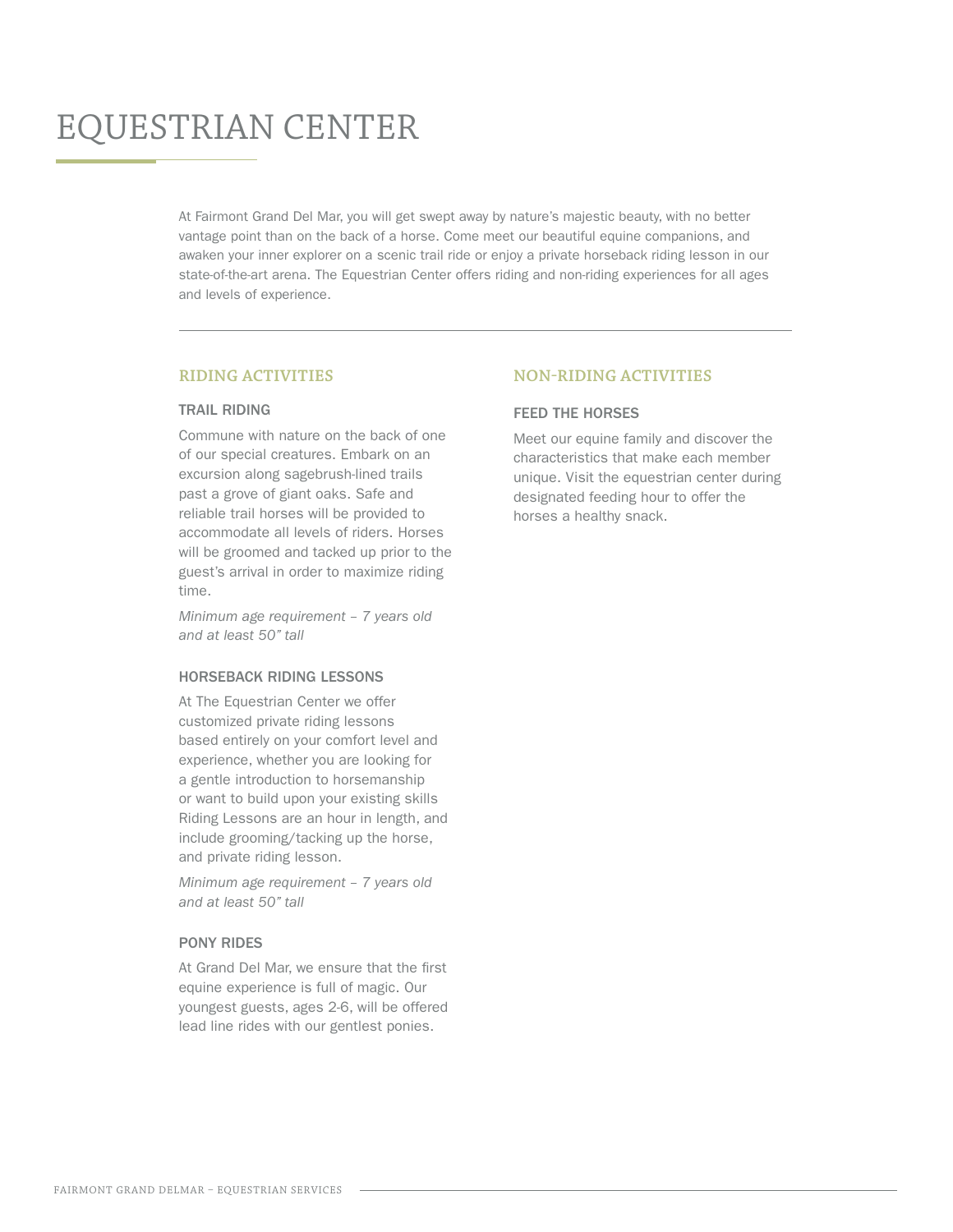# EQUESTRIAN CENTER

#### PRICING

| <b>Trail Rides</b> |       |
|--------------------|-------|
| 1 hour             | \$230 |
| Lessons            |       |
| $1$ hour           | \$350 |
| Pony rides         |       |
| 15 minutes         | \$75  |
| 12:30PM   12:45PM  |       |

#### **HOURS**

9:30 AM – 4:30 PM Tuesday through Sunday

Feeding time 1:00 PM – 1:30 PM

Rides available *(one hour)* 9:30 AM, 11:00 AM, 2:00 PM, 3:30 PM

*To make reservations; please call the Concierge Desk at 858-314-1988*

*24 hours' notice recommended.* 

# DAILY SCHEDULE

| Ride                   | $9:30$ AM $- 10:30$ AM |
|------------------------|------------------------|
| Ride                   | $11:00$ AM $-12:00$ PM |
| Pony Rides             | $12:30$ PM $- 1:00$ PM |
| Horse feeding activity | $1:00$ PM $- 1:30$ PM  |
| Ride                   | $2:00$ PM $-3:00$ PM   |
| Ride                   | $3:30$ PM $- 4:30$ PM  |

#### RULES & REGULATIONS

#### Arrival to Equestrian Center

Please arrive 15 minutes prior to your scheduled service to ensure proper time for check-in and registration. To ensure that all guests receive their full requests, late arrivals will end at the scheduled time.

#### Recommended Attire

Long Pants, Closed-toe Shoes (Mandatory), Sun protection (Sunscreen, Sun Glasses).

#### Required Protection

Helmets are mandatory and will be provided at the Equestrian Center.

### Weight Restrictions

Maximum Guest Weight 200 lbs.

#### Cancellations / Rescheduling Policy:

We request cancellation/rescheduling notification by 4:00 PM the day prior to a scheduled appointment. 50% of the value of the service will be charged for rescheduling or cancellations made after 4:00 PM. No-show and same day cancellations will be charged the full value of the service.

### Pricing, Sales Tax & Service Charge

All prices are subject to change without notice and are excluding of 10% Service Charge and State Sales Tax, unless otherwise noted.